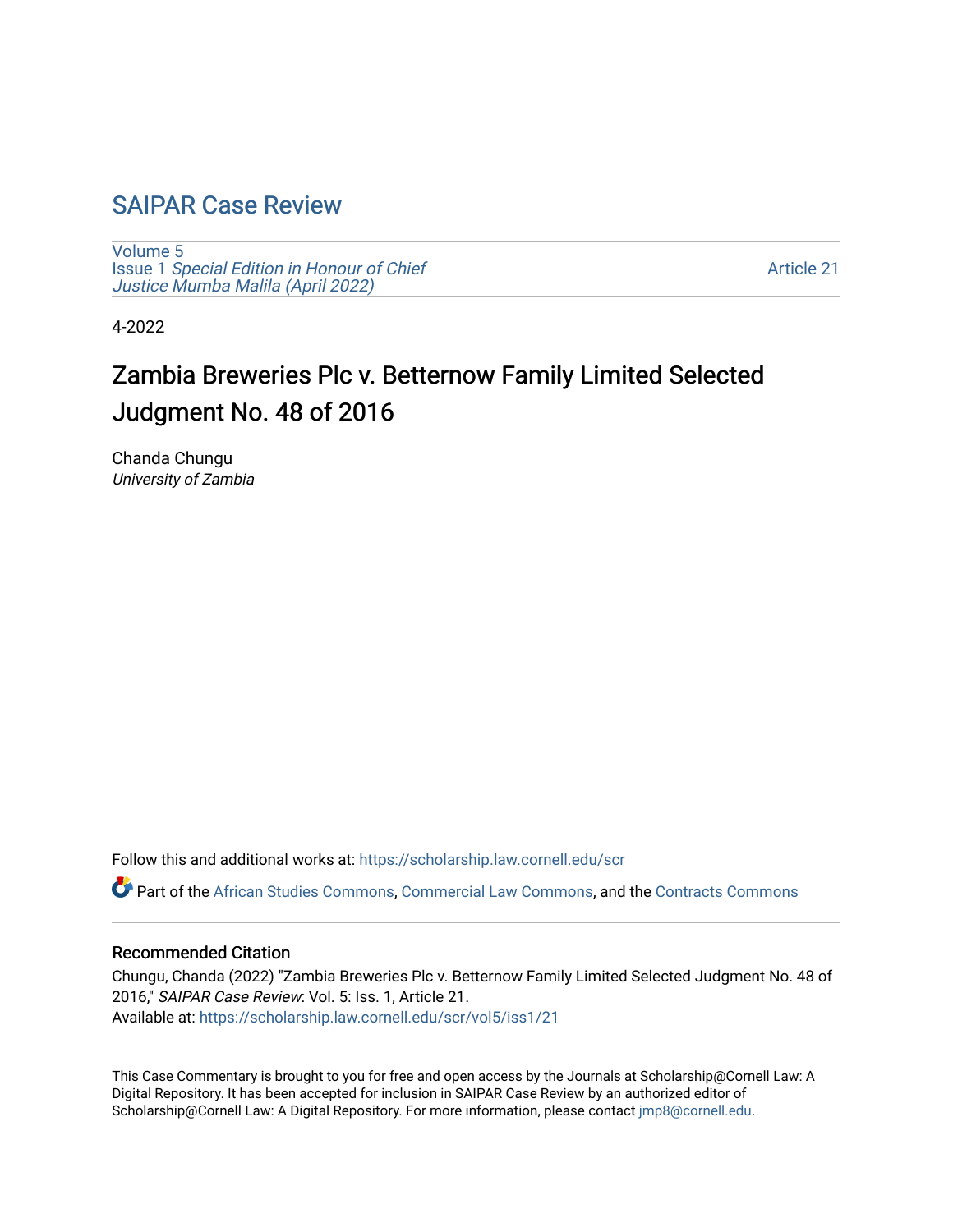#### *Zambia Breweries Plc v. Betternow Family Limited Selected Judgment No. 48 of 2016 Chanda Chungu[8](#page-1-0)*

### **Facts**

This matter dealt with a distributorship contract between Zambia Breweries and Betternow Family Limited. Betternow paid K100, 000 as a pre-condition to trading Zambia Breweries' products – but after three (3) months of trading, Zambia Breweries terminated the supply of its products to Betternow Family Limited.

In this case, the contract provided that the contract can be terminated with one month's notice. The contract was cancelled by Zambia Breweries and Betternow Family Limited sued for breach of contract. The trial court awarded damages equivalent to the unserved or remaining period of the contract.

### **Holding**

The Supreme Court per Malila JS (as he was then) held that:

Any damages awarded should have taken the notice period for determination of the agreement into account. As we stated in Swarp Spinning Plc v. Chileshe and Others in assessing damages to be paid and which are appropriate in each case, the court should not forget the general rule which applies. This is that the normal measure of damages applies and will usually relate to the applicable contractual length of notice or the notional reasonable notice, where the contract is silent.

The Supreme Court was adamant and confirmed the principle from *Mobil Oil* that the award of damages should take into consideration the fundamental principle that where the contract breaker had a contractual option to terminate the contract, the court should assess the damages on the footing that the party in breach would have exercised the option.

Therefore, in this case, an award of damages for the unserved portion of the contract was set aside because this award went beyond the loss that Betternow Family Limited would have incurred as the contract provided for one month's notice and as such that amount that would have been earned during the notice period should have been awarded as damages and not what would have been earned had the contract ran its full course.

The Supreme Court held that Betternow Family Limited was only entitled to be paid damages for breach of contract equivalent to the notice period for termination of the contract – because that was the extent of the loss that needed to be compensated with damages. This case underscores the principle that damages should be awarded to compensate a party for the extent of their loss, which in this case was what would have been earned during the one-month notice.

#### **Significance**

This case is significant because it deals with the crucial topic of liquidated damages under the law of contract. Liquidated damages are an amount that is a genuine pre-estimate of the loss likely to be caused to or suffered by one party if the contract is broken by the other party. In

<span id="page-1-0"></span><sup>8</sup> LLB (Cape Town), LLM (Cape Town), MSc (Oxford), lecturer in law at the University of Zambia.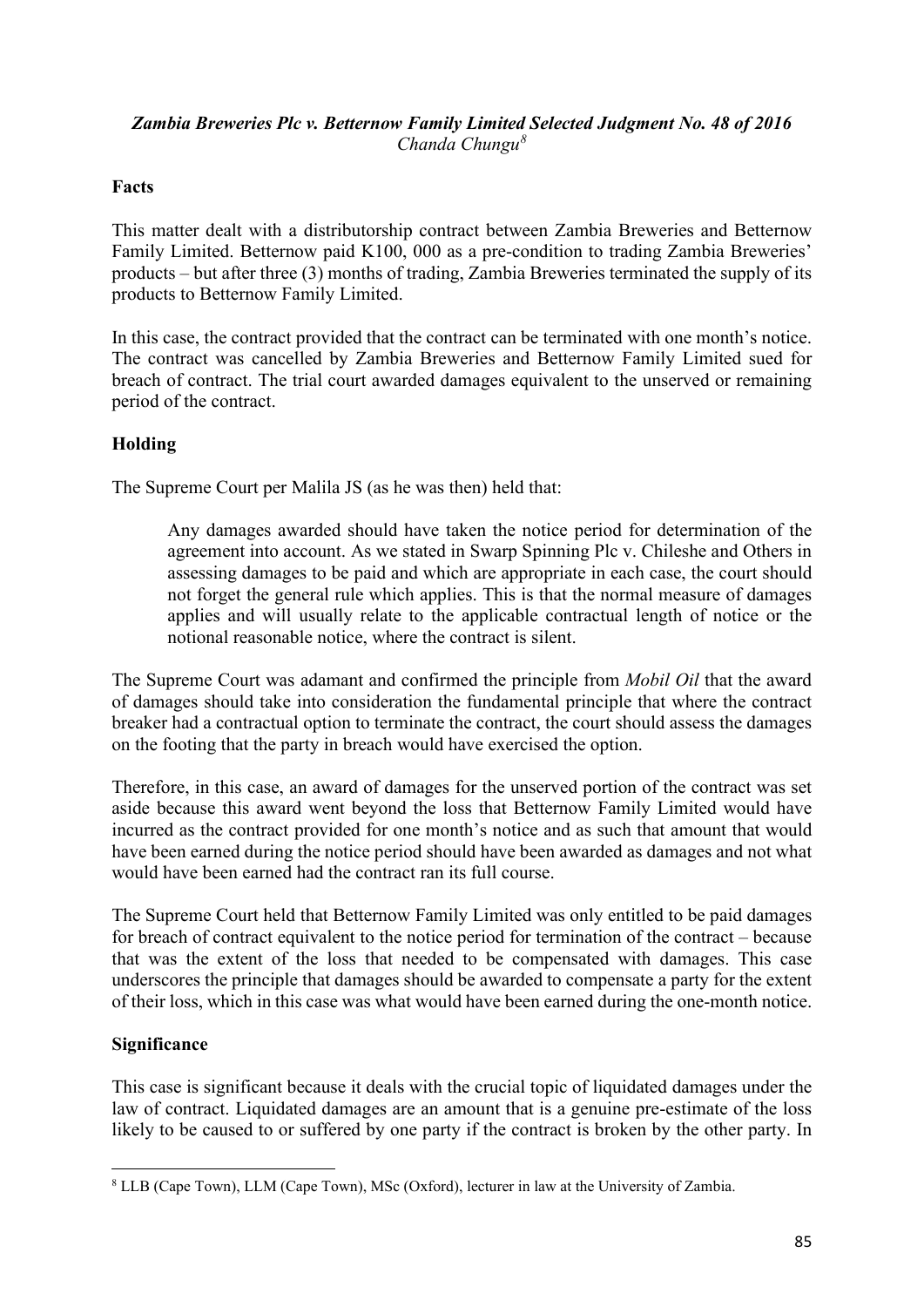this case it is called 'liquidated damages' and it constitutes the amount, no more or less, that the plaintiff is entitled to recover in the event of the breach without being required to prove actual damage. Malila JS (as he was then) in another decision of the Supreme Court in *Damales Mwansa v Ndola Lime Company Limited*<sup>[9](#page-2-0)</sup> defined liquidated damages as

damages which have been agreed between the contracting parties in advance of any breach of contract. They are not the equivalent of compensation, rather they form an acceptable and agreed alternative to compensation. The amount agreed needs to be a genuine estimate of what loss is likely to be, but in the event that amount could be, indeed is likely to be, either greater or less than the actual loss.

In other words, liquidated damages are ascertained and agreed beforehand by the parties to the contract. Having laid down the amount to be paid by either party on breach, it follows that the only dispute will be as to the breach itself, not the damages.

These damages are embodied in clauses in the contract that effectively make a genuine assessment of the losses which are likely to occur because of a breach of contract. Thus, liquidated damages will generally stipulate what sum is payable in the event of a breach. Another type of clause is the penalty clause, which is intended as a punishment for the person breaching the contract. Penalty clauses are void and are disregarded in actions for breach of contract. This is because any clause providing for a greater sum than the actual loss is prima facie void. In *Bridge v Campbell Discount Co*, [10](#page-2-1) a depreciation clause in a hire purchase agreement for a car bore no relation to actual depreciation in value. The clause was declared void as a penalty.

Secondly, the amount may be a threat held over the other party in terrorem (to frighten the other party)-a security to the promisee that the contract will be performed. A sum of this nature is called a 'penalty' and is designed to compel the other party to perform the contract. Liquidated damages are enforceable, and penalty clauses are not enforceable beyond the amount of the injured party's actual loss. Thus, the party who brings an action for the enforcement of the penalty can recover compensation only for the damage that he in fact suffered, and as such he is not entitled to recover the amount stated in the contract if he has not in fact suffered so much loss.

Sometimes, the amount of damages payable on breach is not merely an agreed and reasonable compensation, but is more and amounts to a penalty. The law does not permit penalty clauses because they seek to put the innocent party in a far great position than compensating them for the loss they suffered. The *Zambia Breweries v. Betternow* decision is helpful as it seeks to distinguish between liquidated damages and penalties.

Whether a particular sum is a liquidated damages or penalty is a matter of construction and depends on the intention of the parties. In *Law v. Redditch Local Board*, [11](#page-2-2) the court per Lopez J stated that:

The distinction between penalties and liquidated damages depends on the intention of the parties to be gathered from the whole of the contract. If the intention is to secure performance of the contract by the imposition of a fine or penalty, then the sum

<span id="page-2-0"></span> $9$  (2012) ZR (3) 268.

<span id="page-2-1"></span> $10$ [1962] AC 600.

<span id="page-2-2"></span> $11$  [1892] 1 QB 127.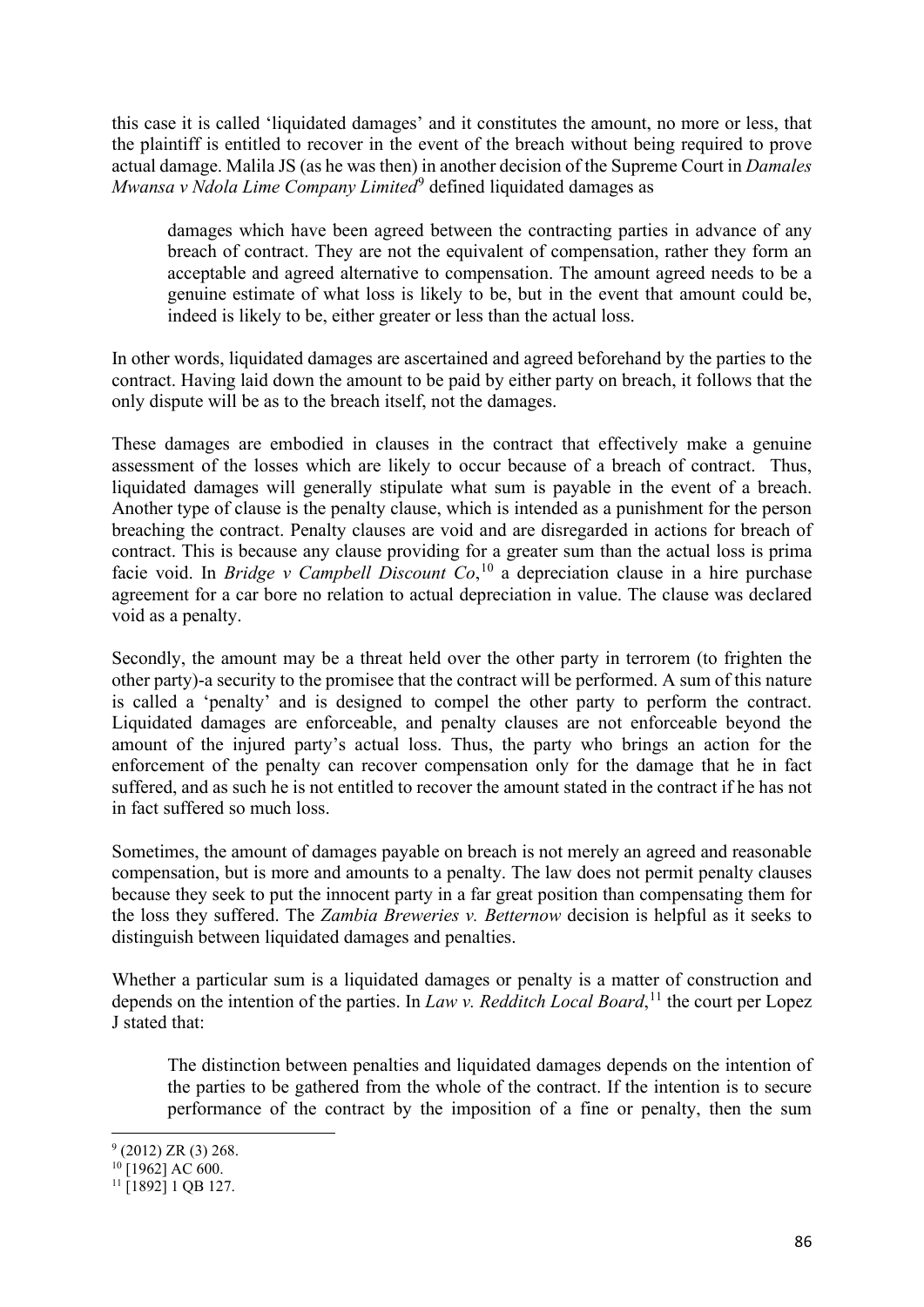specified is a penalty; but if, on the other hand, the intention is to asses the damages for breach of the contract, it is liquidated damages.

To guide on excessive damages, that could be punitive in nature, Malila JS made reference to the Supreme Court's decision in *Mobil Oil Zambia Limited v Ramesh M Patel*[12](#page-3-0) which dealt with a dealership contract whereby Mr Patel operated the Mobil Oil's service station for a monthly licence fee. The contract could be terminated by either side on one month's notice. The respondent frequently complained, inter alia, of losses through leakages of fuel from tanks. When Mr Patel fell behind with payments for products sold and delivered, Mobil Oil commenced proceedings for money owed and possession of the premises. Mr Patel counterclaimed for losses through leakages and loss of profits from the date when the appellant stopped deliveries of fuel until the date of the hearing. Ngulube DCJ said:

it seems obvious to us that the defendant should not have been allowed to recover loss of profits in respect of the breach by the plaintiff, for what was virtually an indefinite period. The defendant had calculated his loss of profits, by the month, from October 1984, when deliveries of fuel stopped, right down to 11 March 1986, when he gave evidence in the witness box. This is clearly an unacceptable way of compensating a party for loss of profits as a result of the deliberate refusal, of which he was aware, by the other party to perform his part of the contract. The renunciation of the contract by the plaintiff in effect resulted in its wrongful termination. Where, as here, the contractbreaker had a contractual option to terminate the contract, the Court should assess the damages on the footing that the party in breach would have exercised the option … Indeed, this is frequently done in employment cases and the principle is equally applicable to the facts of this case. In our considered view, therefore, the damages for breach of contract, in terms of loss of profit for non-supply of fuel, should be limited to a period of one month, such being the period of notice to terminate specified in the contract.

The courts are reluctant to allow a plaintiff to recover for 'virtually an indefinite period'. In essence, the Supreme Court only awarded one month's worth of loss of profit as damages, as this is the greatest possible loss and would put the entity in a position it would have been but for the breach, as the contract itself provided for one month's notice.

The approach has been maintained in subsequent Zambian cases dealing with damages. In the *National Airports Corporation Limited v Reggie Ephraim Zimba and Savior Konie* case,<sup>[13](#page-3-1)</sup> the court awarded the payment of damages equal to the period of notice, in part because the employee managed to find alternative employment and hence the employee's greatest loss was limited to the three months' notice.

The court referred to the landmark English decision of *Dunlop Pneumatic Tyre Co Ltd v New Garage & Motor Co Ltd*<sup>[14](#page-3-2)</sup> cited above where the House of Lords held that even if there is a fixed sum to be paid when a party to fails to perform under a contract, the court will not award the amount in damages if the amount is unconscionably high. The English court held that the court will in such circumstances award damages equivalent to the greatest loss that could conceivably be proved following from the breach. Ngulube CJ, who delivered the judgment on behalf of the Supreme Court held:

<sup>&</sup>lt;sup>12</sup> SCZ Judgment No 2 of 1988.

<span id="page-3-1"></span><span id="page-3-0"></span><sup>&</sup>lt;sup>13</sup> SCZ Judgment No 35 of 2000.

<span id="page-3-2"></span><sup>14</sup> [1914] UKHL 1; [1915] AC 79.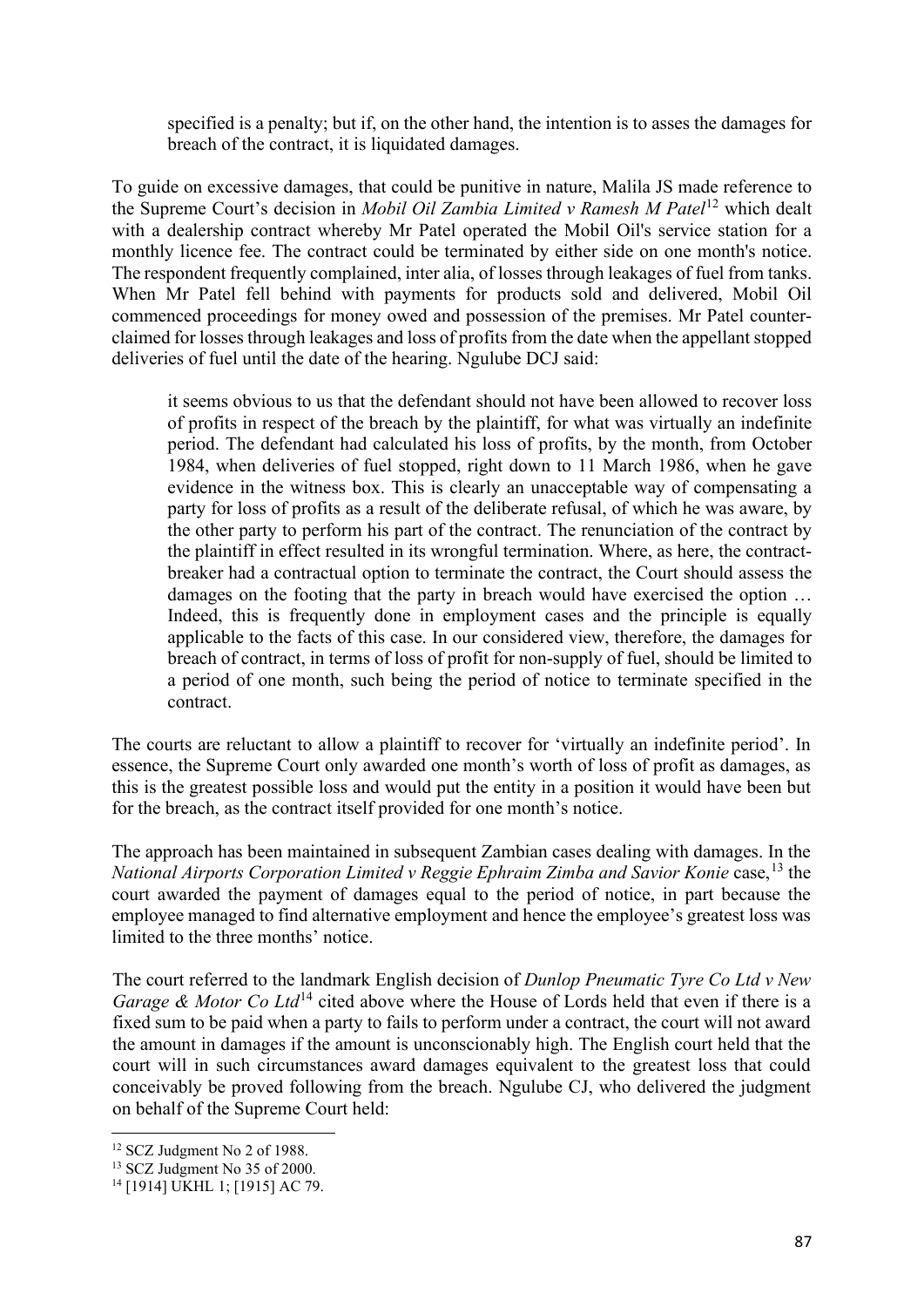We find and hold that the phrase invoked so as to pay damages as if the contract had run its full course offends the rules which were first propounded as proposition by Lord Dunedin in *Dunlop Pneumatic Tyre Company Limited vs New Garage and Motor Company Limited ...,* especially that the resulting sum stipulated for is in effect bound to be extravagant and unconscionable in amount in comparison with the greatest loss that could conceivably be proved to have followed from the breach. This part of the appeal has to succeed and the damages directed to be assessed as we have indicated and not as ordered below … where the contract-breaker had a contractual option to terminate the contract, the court should assess the damages on the footing that the party in breach would have exercised the option.

The Supreme Court in *Reggie Ephraim Zimba* was therefore on *terra firma* when it varied the quantum of damages of the court below by ordering that the respondent was only entitled to damages relating to the period of three months' salary and perquisites and any other accrued benefits, such as gratuity over that period. The Supreme Court provided that if they awarded damages equating to the remaining part of the contract, such a sum of damages would be too extravagant and unconscionable, as the role of the courts is to award the greatest loss that could conceivably be proved to have followed from the breach – to put the innocent party in the position they would have been but for the loss.

Guided by the decisions in *Mobil Oil Zambia* and *Reggie Ephraim Zimba*, the court in the *Zambia Breweries* case, confirmed that damages are limited to the notice period that is provided for in the contract. Damages amounting to the duration of the contract defeat the purpose of damages in contract law which is to compensate one for the loss suffered. Anything more, such as damages equivalent to the unexpired period of the contract amounts to a penalty which is not permitted in contract law. The objective of damages is not to punish the guilty party, but rather, compensate the innocent party only for the extent of the loss, taking into consideration the fact that any party can terminate the contract.

A slight criticism of an otherwise brilliant judgment is the failure by the Supreme Court to take the opportunity to give guidance on the factors that could be used to determine what constitutes a penalty clause. At the moment, the only guidance is from the British case of *Dunlop Pneumatic Tyre Co Ltd v New Garage & Motor Co Ltd*, [15](#page-4-0) which laid down various tests to determine whether a liquidated damages clause is a penalty clause:

- (1) If the sum stipulated is 'extravagant and unconscionable' in relation to the greatest conceivable loss that could follow the breach, then it will be held to be a penalty.
- (2) Payment of a large sum for a failure to settle a small debt is probably a penalty.
- (3) Where breach consists of the non-payment of a sum of money and the sum payable upon breach is greater than the sum which was meant to be paid, then this is penalty.
- (4) A single sum operating in respect of a variety of different breaches is likely to be a penalty.
- (5) In the event that a lump sum is payable on the occurrence of one, or more or perhaps several events, some harmful and some not so harmful, then the lump sum is presumed (but no more) to be a penalty.

<span id="page-4-0"></span><sup>15</sup> [1914] UKHL 1; [1915] AC 79.